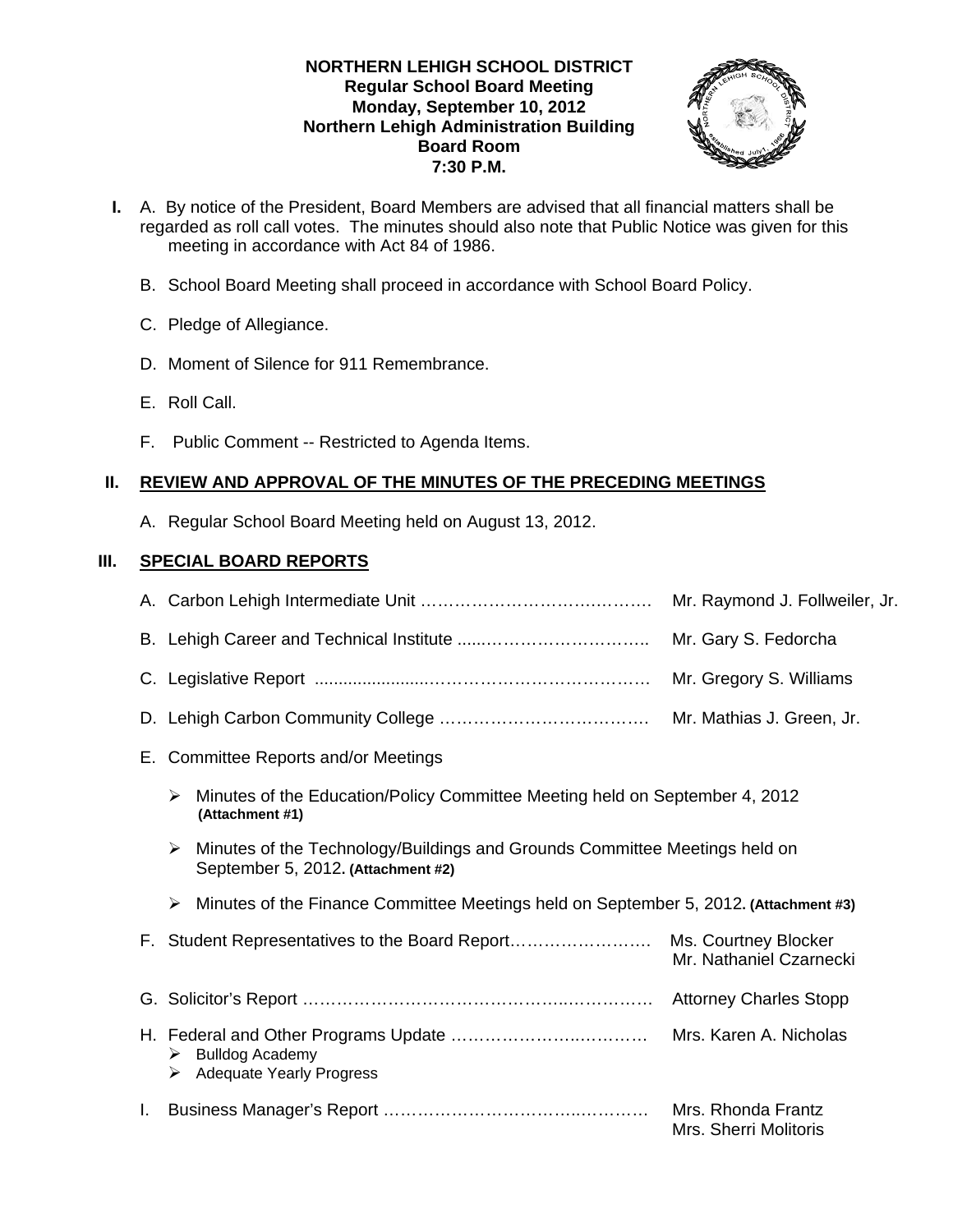- J. Superintendent's Report ………………………………….……….. Mr. Michael W. Michaels
	- ¾ Welcome Ceremonial Oath Courtney Blocker (Sr. Rep.) and Nathaniel Czarnecki (Jr. Rep.)
	- $\triangleright$  Budget Timeline
	- ¾ Third Day Enrollment Report
	- $\triangleright$  Recognition of Retirees
		- Debra Siglin
- K. An executive session will be held at 6:45 p.m. in the Administration Office Conference Room.

## **IV. PERSONNEL**

### A. Resignation/Retirement

- 1. Accept the resignation of Sheila Andrews, High School, Cook's helper, effective September 21, 2012.
- 2. Accept the resignation of Beth Gabovitz, Middle School, Part time Cook's helper, effective September 27, 2012.
- 3. Accept the resignation of Adriane Hoffman, Peters Elementary Instructional Aide, effective August 16, 2012.
- 4. Accept the resignation of Michelle Jones, Middle School Special Education Aide, effective August 17, 2012.
- 5. Accept the resignation of Sally Kasztejna, High School Special Education Aide, effective August 8, 2012.
- 6. Accept the resignation of Patricia Mayberry, High School Instructional Aide, effective August 19, 2012.
- 7. Accept the resignation of Gail Miller, Peters Elementary Special Education Aide, effective August 17, 2012.
- 8. Accept the resignation of Pat Swercheck, High School Special Education Aide, effective August 23, 2012.

### B. Family Medical Leave

.

Approve the request of employee #4650 to take a Family Medical Leave beginning on or about October 22, 2012, for the birth of her second child. She will be using accumulated sick days for the six week post partum leave and upon conclusion of sick days will then be requesting a twelve week Family Medical Leave. She plans to return to her current teaching position on or about March 1, 2012.

C. Co-Curricular Appointments 2012-2013

| Susan Bachman    | Sixth Sense Advisor                    | \$441.61  |
|------------------|----------------------------------------|-----------|
| Manny Guedes     | MS Spring Intramural Weightlifting     | \$817.54  |
| Lauren Keglovitz | <b>SADD Advisor</b>                    | \$ 560.56 |
| Anthony Thomas   | Sr. High Fall Intramurals - Basketball | \$ 817.54 |

### D. Co-Curricular Volunteers 2012-2013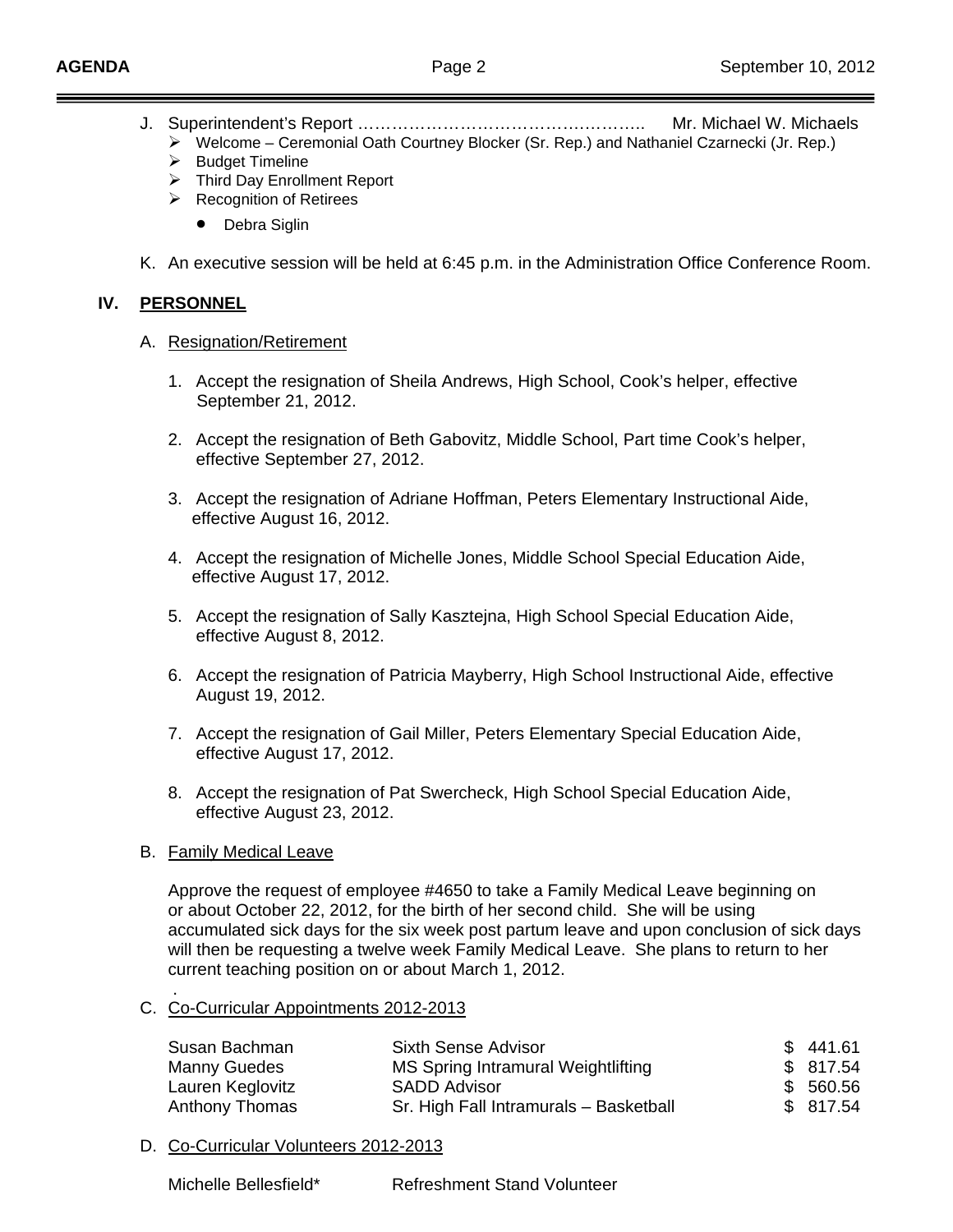| Maria Beltz*                               | <b>Refreshment Stand Volunteer</b>   |  |  |  |  |
|--------------------------------------------|--------------------------------------|--|--|--|--|
| Lori Bowers*                               | <b>Refreshment Stand Volunteer</b>   |  |  |  |  |
| Jamie Farber*                              | <b>Refreshment Stand Volunteer</b>   |  |  |  |  |
| Maureen Fleischmann*                       | <b>Refreshment Stand Volunteer</b>   |  |  |  |  |
| David Harding*                             | <b>Refreshment Stand Volunteer</b>   |  |  |  |  |
| Lisa Kemmerer*                             | <b>Refreshment Stand Volunteer</b>   |  |  |  |  |
| <b>Scott Owens</b>                         | <b>Assistant Girl's Soccer Coach</b> |  |  |  |  |
| Paula Seiler                               | <b>Refreshment Stand Volunteer</b>   |  |  |  |  |
| *Pending Verification of Missing Documents |                                      |  |  |  |  |

#### E. Game Workers 2012-2013

 Approve the following list of people as Game Workers for the 2012-2013 school year. Game Workers consist of ticket sellers and takers, game announcers, scoreboard operators, timers, field judges, scorekeepers. Rate of pay is consistent with the rates approved on the 2012- 2013 Supplementary Personnel Salary Schedule.

Derek Long

### F. Salary Adjustments

Acknowledge the following teachers who have completed the requirements per the Collective Bargaining Agreement that would entitle them to a salary increase for the 2012-2013 school year:

| <b>Rachel Reiter</b><br>From:<br>To: | Step 5B<br>Step 5B+24 |
|--------------------------------------|-----------------------|
| Amy Zeiser<br>From:<br>To:           | Step 8B+24<br>Step 8M |

- G. Approve Stephen Shuey as Artistic Director for the Fall Play/Spring Musical for the NLHS Student Theater Group. Stipend for the Artistic Director will be \$1,500 to be paid out of the HS Student Activities Fund. The Artistic Director will be responsible for and overseeing all persons involved with set design and construction, costuming, lighting, sound, etc. as determined by the HS Principal and Production Director.
- H. Approve a stipend in the amount of \$500 for Mr. Andrew Kern for High School website maintenance and working with students during the 2012-2013 school year. Mr. Kern has constant contact with teachers, secretaries, and administrators in an effort to update the website on a daily basis with the latest information, handouts, and scheduled events. Stipend to be funded by the Student Activities Fund.

### I. Substitute

### 1. Instructional

 Approve the following substitute teachers for the 2012-2013 school year at the 2012-2013 substitute teacher rates as approved on the Supplementary Personnel Salary Schedule:

 Nika Belcastro Albanese - CLIU Guest Teacher Annette Benedetto – CLIU Guest Teacher Patricia Bollinger – Elementary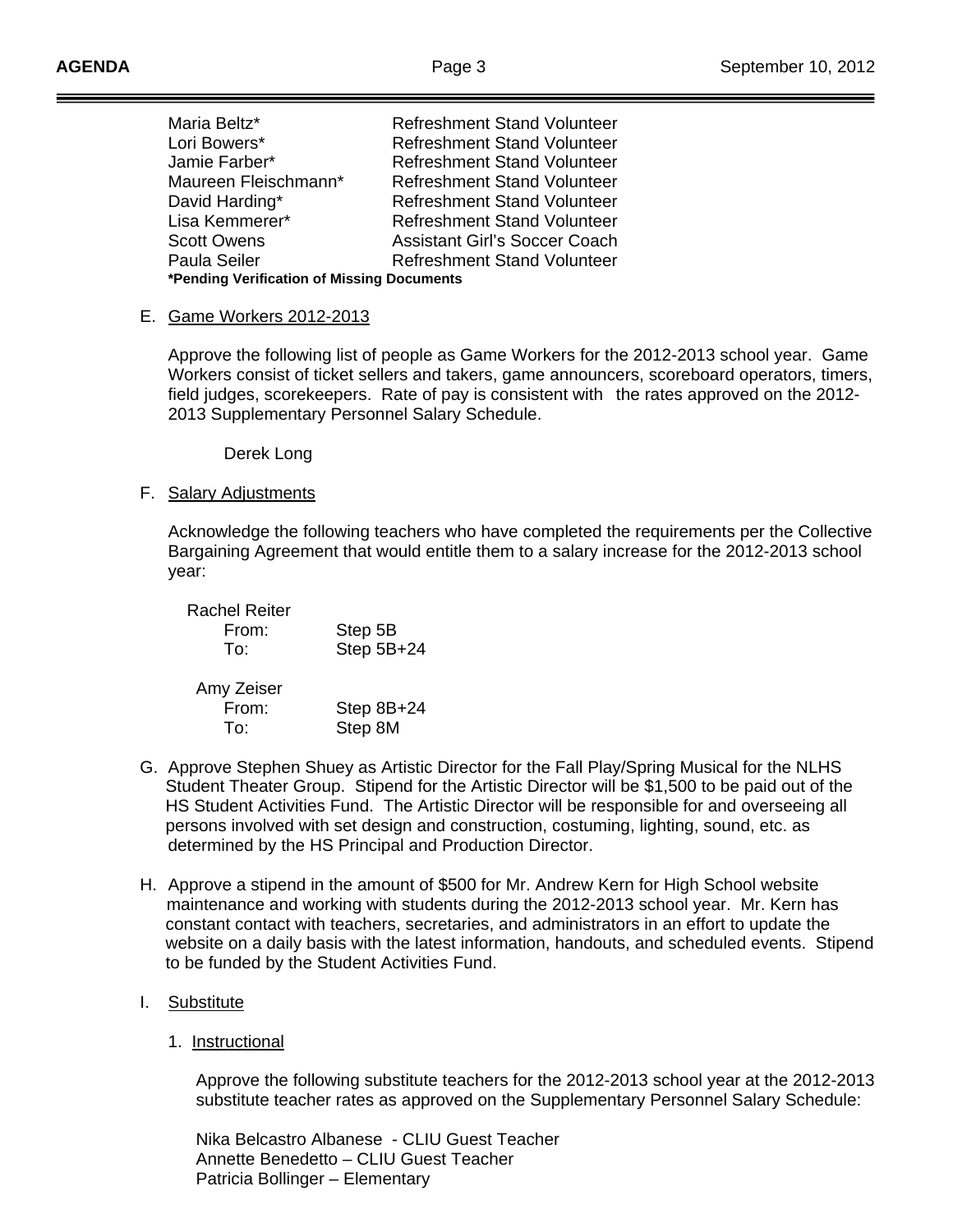Andrea Fella – Elementary Peggy Gallagher – Elementary JoLynn Gazo – CLIU Guest Teacher Nicole Gause\* - Elementary Amanda Gestl\* - Elementary Karen Haberern – Elementary Sara Heffner – Elementary Ines Heuser – CLIU Guest Teacher Jill Hudish – Elementary & Middle Level Math & English Thomas Krulick – CLIU Guest Teacher Asimo Long – CLIU Guest Teacher Roderick Lowe – CLIU Guest Teacher Seth McLaughlin – CLIU Guest Teacher Stephanie Mohr – CLIU Guest Teacher Erwin Prutzman – Business Education Michael Roth – CLIU Guest Teacher Roobhenn Smith – CLIU Guest Teacher Samantha Sontag – Elementary & Middle Level Science Patricia Sottolano – CLIU Guest Teacher Randall Utsch – CLIU Guest Teacher Samantha Yelles\* - Elementary **\*Pending Verification of Missing Documents** 

## 2. Non-Instructional

a. Approve the following individuals as substitute secretaries for the 2012-2013 school year at the 2012-2013 substitute rate as approved on the Supplementary Personnel Salary Schedule:

Deborah Handwerk

b. Approve the following individuals as substitute cafeteria workers for the 2012-2013 school year at the 2012-2013 substitute rate as approved on the Supplementary Personnel Salary Schedule:

Deborah Handwerk

c. Approve the following individuals as substitute custodians for the 2012-2013 school year at the 2012-2013 substitute rate as approved on the Supplementary Personnel Salary Schedule:

Shawn Rios

# J. **Unpaid Volunteers**

1. Approve the following unpaid volunteer aides in the Peters and/or Slatington Elementary school for the 2012-2013 school year:

 Sharon Boyesen JoAnne Sipos Lori Beth Guelcher Nancy Wagner Joanne Perich Sheila White

Margaret Blose Marlene Simock

# **V. CONFERENCES**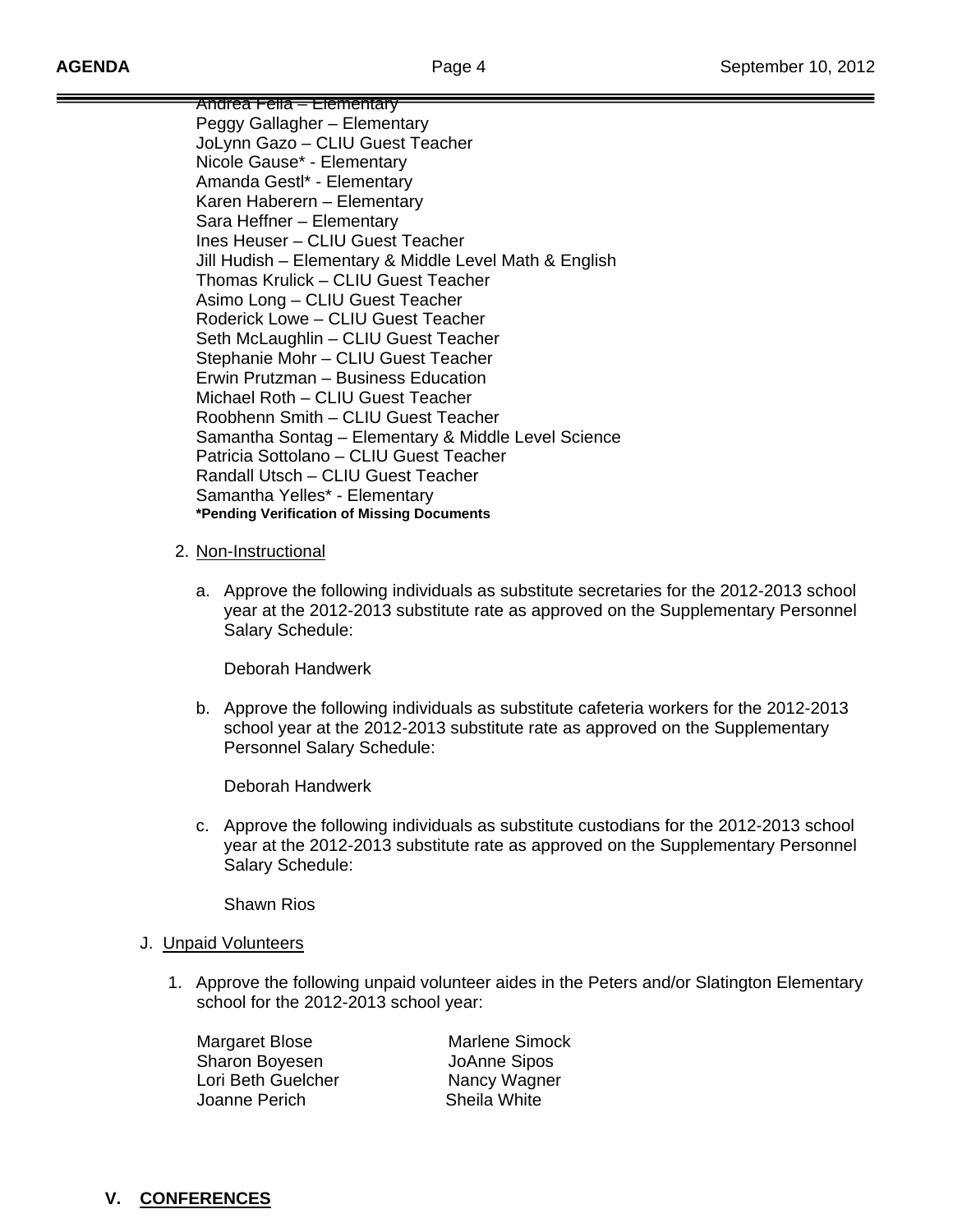# **VI. POLICY**

# A. Board Policy – First Reading

 Approve school board policy #249 – Pupils - Bullying/Cyberbullying, as presented after First reading. **(Attachment #4)**

### B. Non-Resident Students

 Approve the request of the parents of a Kindergarten student at Peters Elementary School, and a fourth grade student at Slatington Elementary School who are moving into Washington Township, to allow their students to begin the 2012-2013 school year in Northern Lehigh School District in accordance with school board policy #202. Settlement on their house is scheduled for September 25, 2012.

# **VII. CURRICULUM AND INSTRUCTION**

## A. Literacy Center – GED Classes

Authorize the Literacy Center of Allentown to conduct an Adult GED class two times per week beginning September 18, 2012 and ending on May 23, 2013, complying with closures announced by Northern Lehigh School District for inclement weather, emergency situations or conflicting High School events. Further approve District Administration to waive the use of facilities costs at \$20.00 per session.

B. Approve to authorize the superintendent to execute a letter of agreement for the 2012-2013 academic year with the Center for Humanistic Change. Inc. to provide Student Assistance Program (SAP) Liaison services. The Student Assistance Teams in our school district will use these services. **(Attachment #5)**

# **VIII. OLD BUSINESS**

### **IX. NEW BUSINESS**

A. Approve to designate and authorize the following administrators to sign summary offense notices for district students for the 2012-2013 school year:

> Mr. Paul Rearden, Jr. – Peters Elementary School Principal Dr. Linda Marcincin – Slatington Elementary School Principal Mrs. Jill Chamberlain – Middle School Principal Mr. Robert Vlasaty – High School Principal Mr. Scott Pyne – High School Assistant Principal

# **X. FINANCIAL**

- A. Approve the Following List of Bills:
	- 1. General Fund month of August & September
	- 2. Cafeteria Fund month of August
	- 3. Refreshment Stand month of August
- B. Approve abatement/exoneration requests of per capita taxes, for the residents that fall within the guidelines, as presented. **(Attachment #6)**